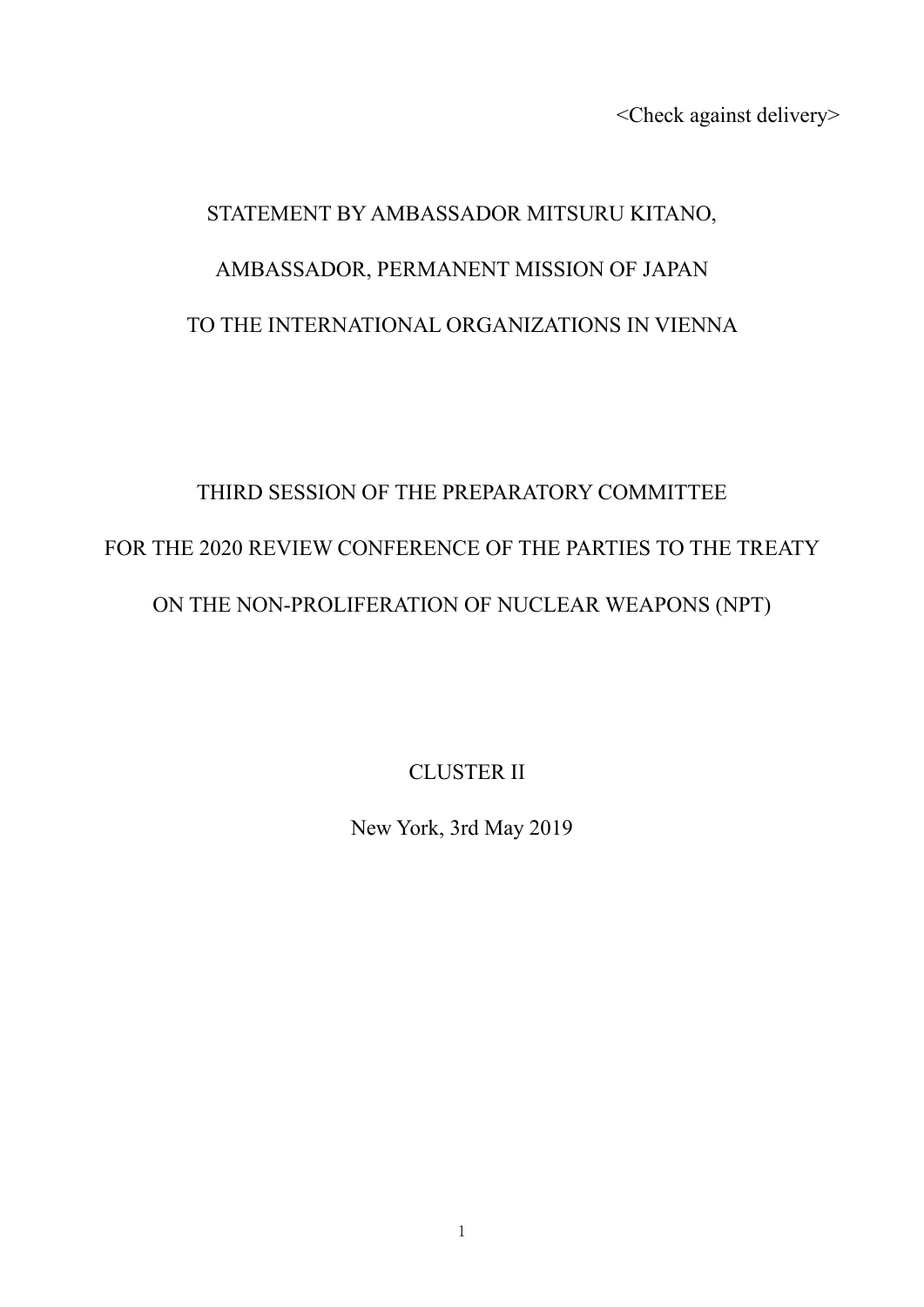Mr. Chairman,

The NPT regime has been facing serious challenges which could undermine our confidence in the NPT. Japan strongly believes that all States need to reinforce their non-proliferation efforts in order to promote the peaceful uses of nuclear energy while minimizing threats posed by possible nuclear proliferation. To this end, Japan supports the strengthening of the IAEA safeguards system, export controls, as well as the global nuclear security architecture.

#### Mr. Chairman,

As for North Korea, Japan reaffirms its strong commitment to working with the international community in achieving complete, verifiable and irreversible dismantlement of all of North Korea's weapons of mass destruction and ballistic missiles of all ranges, as well as related programs and facilities in accordance with relevant United Nations Security Council resolutions (UNSCRs).

The international community needs to come together to support progress in the process between the US and North Korea. Japan emphasizes the critical importance for all States to fully implement relevant UNSCRs. Japan calls upon all States to continue working collectively to this end.

## Mr. Chairman,

Japan continues to firmly support the JCPOA, as it strengthens the international nonproliferation regime and contributes to the peace and stability of the Middle East region. Iran's steady implementation of the JCPOA is the basis for further cooperation between Iran and the international community, and therefore we will continue to support Iran's implementation.

With respect to these important regional issues, my delegation would like to make further remarks in the Specific Issue session.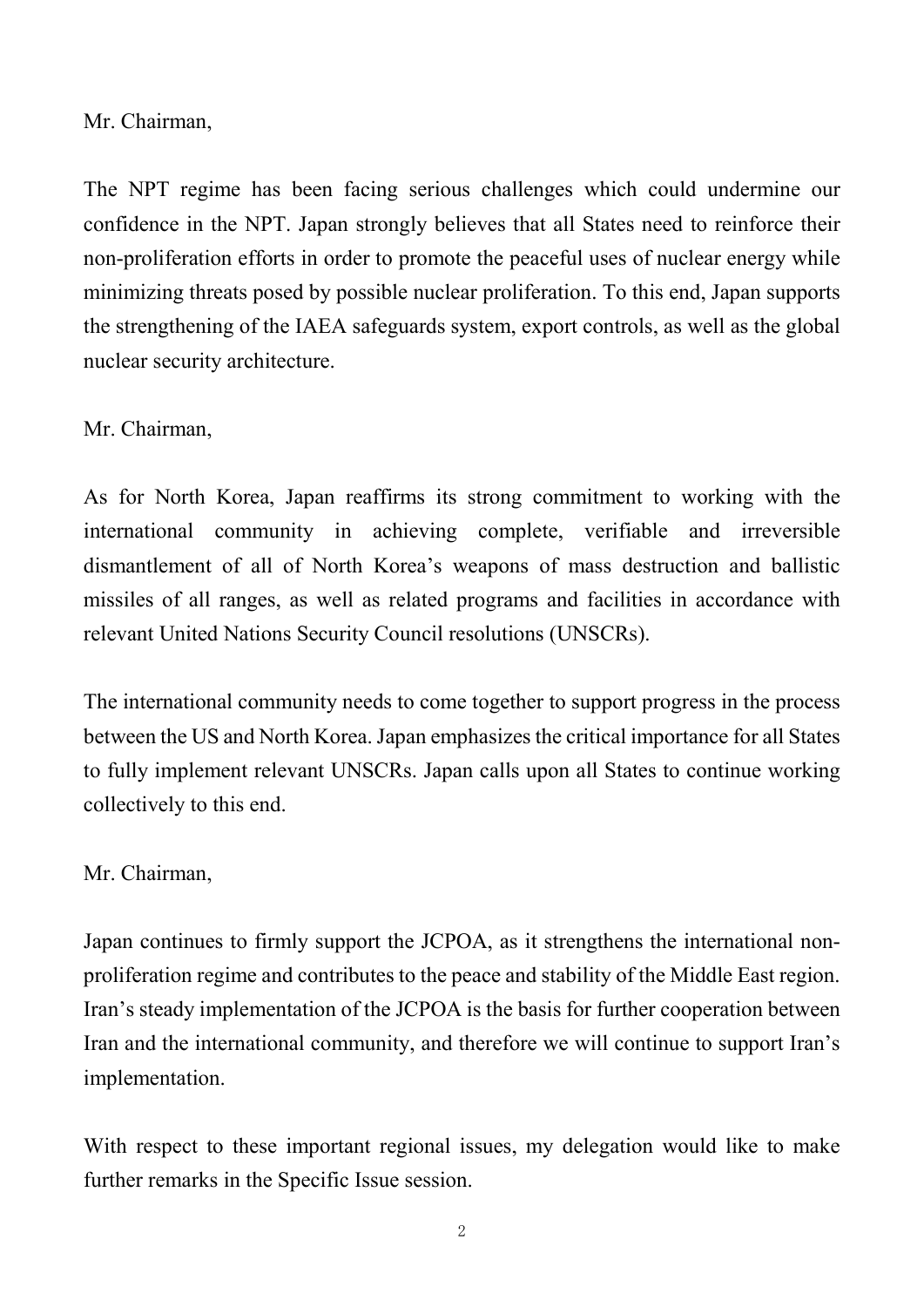Mr. Chairman,

I would like to stress that IAEA Safeguards are the fundamental component of the international nuclear non-proliferation regime.

Steady implementation of safeguards is the fundamental obligation of respective States and it is essential for ensuring the transparency and sustainability of their nuclear activities. Japan remains committed to its implementation of safeguards as a responsible state and continues to support the IAEA's work in making safeguards more effective and efficient.

Additionally, I would like to point out that the Comprehensive Safeguard Agreement (CSA) and the Additional Protocol (AP) should be recognized as the verification standard under the NPT.

We welcome the number of States with the AP has increased by about 50 since 2010. Japan believes that the universalization of the AP is one of the most important goals in strengthening the effectiveness of IAEA safeguards.

In this respect, we believe that it remains our key objective to increase the number of States with the CSA and AP as well as the modified Small Quantity Protocols to the CSA, where applicable. To this end, we emphasize the importance of promoting international cooperation including through capacity building.

At the same time, Japan calls for a wider application of safeguards for civil nuclear facilities in the nuclear-weapon States, and call on these States to declare to the IAEA all fissile materials no longer required for military purposes.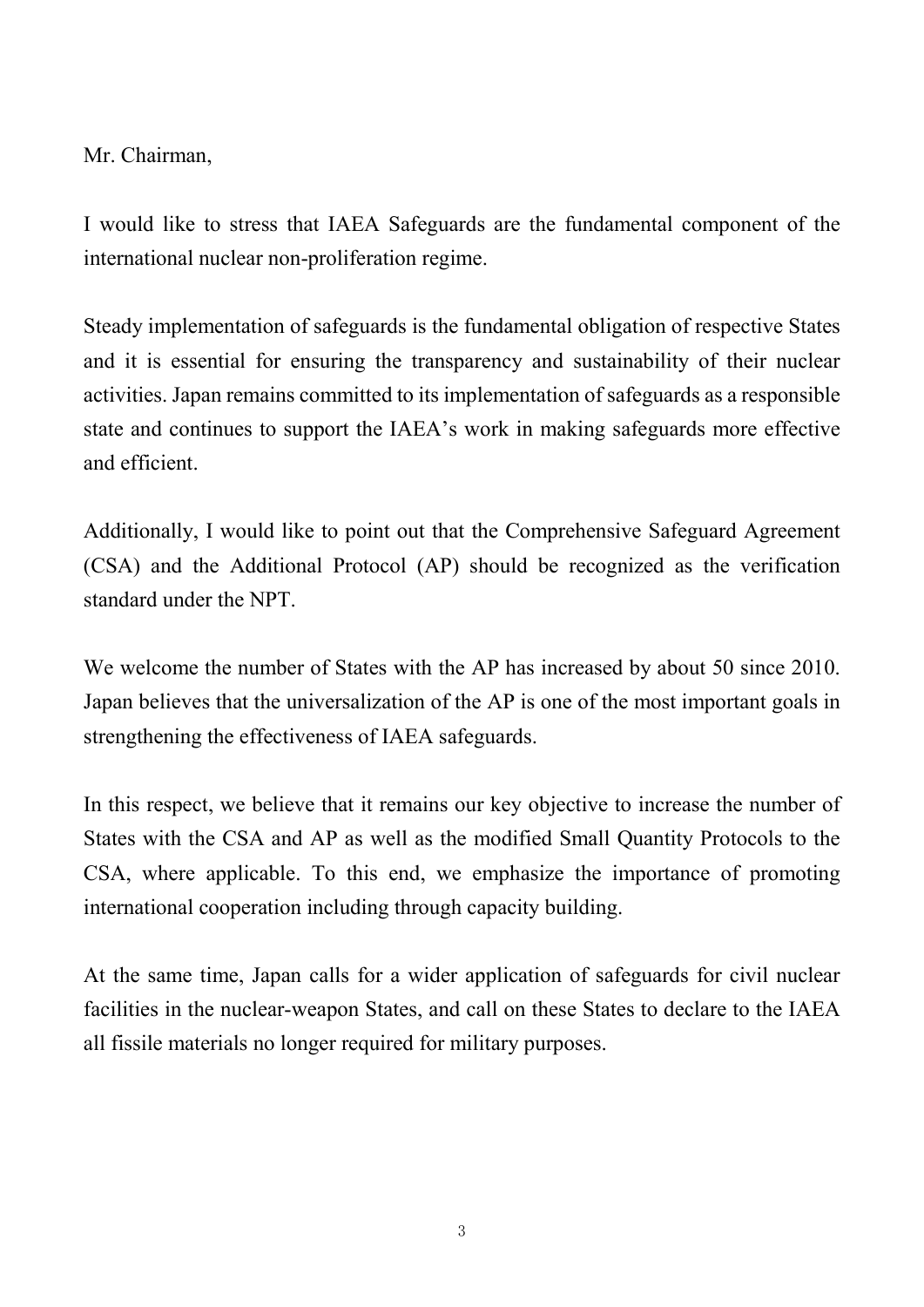Mr. Chairman,

Export controls play a critical role in meeting the nuclear non-proliferation obligations under the NPT. All States should further strengthen national export controls including catch-all and intangible technology transfer controls.

Japan further encourages States to adhere to the Nuclear Suppliers Group Guidelines and the Zangger Committee Trigger List, as these guidelines provide a standard for export controls.Japan will cooperate with other partners for the universalization of these guidelines.

Japan strongly believes that enhancing the implementation of UNSCR 1540 is imperative, especially the obligations on export controls.

It is important that we do not allow any "loopholes" in the export control systems. Japan will continue to actively assist other States, especially in Asia, to strengthen their export control systems including through the Asian Export Control Seminar, which has been held annually in Japan since 1993, as well as through the enhancement of the implementation of UNSCR 1540.

## Mr. Chairman,

Nuclear security, together with nuclear safety and safeguards, is an important foundation for the sustainable use of nuclear energy for peaceful purposes. While recognizing that the responsibility rests on each State to ensure nuclear security domestically, we further encourage States to take proactive actions, which include responses to emerging threats such as cyberattacks and insider threats. In addition, we promote the conclusion of relevant international instruments such as the Convention on Physical Protection of Nuclear Materials (CPPNM) and its Amendment, and the International Convention on Suppression of Act of Nuclear Terrorism (ICS/ANT).